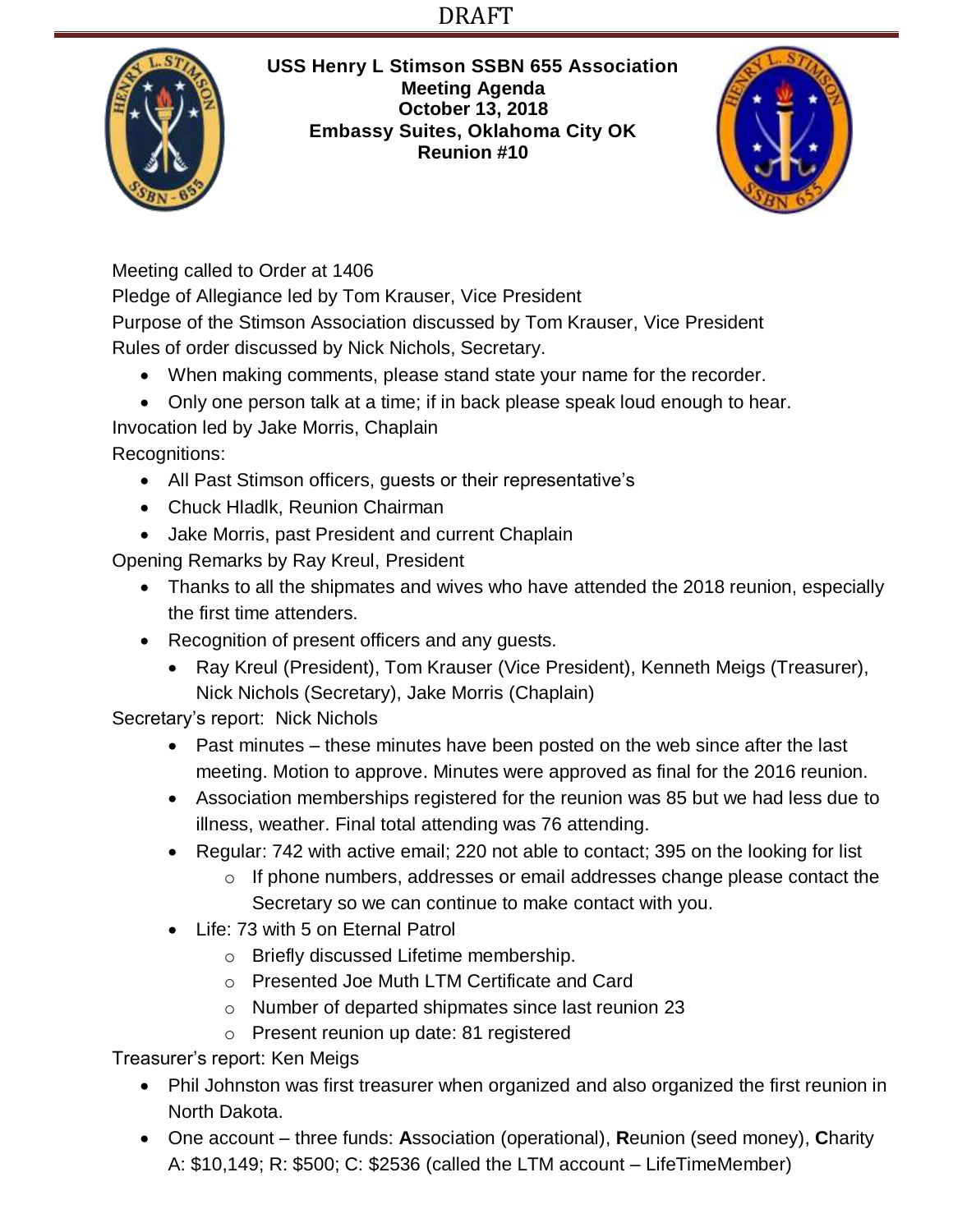Discussed the way books are kept to account for the funds. The books are always open for membership to see.

Committee Reports:

- Ship's Store: Jim Weaver not present due to illness. Still carries some items as SK. We will visit that in the future to see exactly what we want to do with this position. The Kreuls' worked with a vendor they know in order to get the shirts/hats, etc. for this reunion.
- Historian/Memorabilia: Larry Knutson is storing all memorabilia and documents for the Association at his house in Ladson SC.
- Webpage: Nick Nichols This is a constant work in progress.
	- $\circ$  Changes were made to the website and have removed the old membership database and turned into a secure PDF. No problems so far.
	- $\circ$  All changes to the sailing list will be made by the webmaster.
	- $\circ$  If you've noticed the Eternal Patrol page you will see many more Memorial Page links than we had at the last meeting. Most of these are due to the hard work of Don Ort in finding obituaries, headstone pictures, and even calling families to get more info. BZ Don!!
	- o Monthly eNewsletters are being sent out and placed on the website. Our web host has increased our storage to 1GB for the same price we were paying. The input by our members make the newsletter what it is.

Old Business:

- Stimson Bench It has been noticed that the Cold War Memorial in Charleston, especially the benches and monuments, have not been maintained very well by Patriot's Point. Rusty Pickett, who was instrumental in getting the CWM setup, has suggested a process to keep the area cleaned up. He will ask all boat groups with benches or monuments to donate money to a fund for this maintenance. The fund will be maintained by USSVI Charleston Base Treasurer and money only issued to Rusty whenever he has a working party day for maintenance and cleaning of the CWM area. Make a motion to make a one-time donation of \$100 to this fund.
- Tom Bradish asked if CWM is a 301 organization answer no; is our group one no; Ken Meigs discussed issue of setting up; Tom Bradish will check in to setting up a 301.
- Motion made Bob Knight/Second Dave Violette \$100 to fund; amended to perpetual \$100 per year when requested by CWM group. Motion approved.

New Business

- Election of 2016-2018 Officers:
	- $\circ$  The Board moves that the following officers retain their positions for the next term. They have accepted this move if approved. Mike Stracke moved to approve and it was passed.
		- **Secretary- Nick Nichols**
		- **Treasurer- Ken Meigs**
	- o The Board moves the following: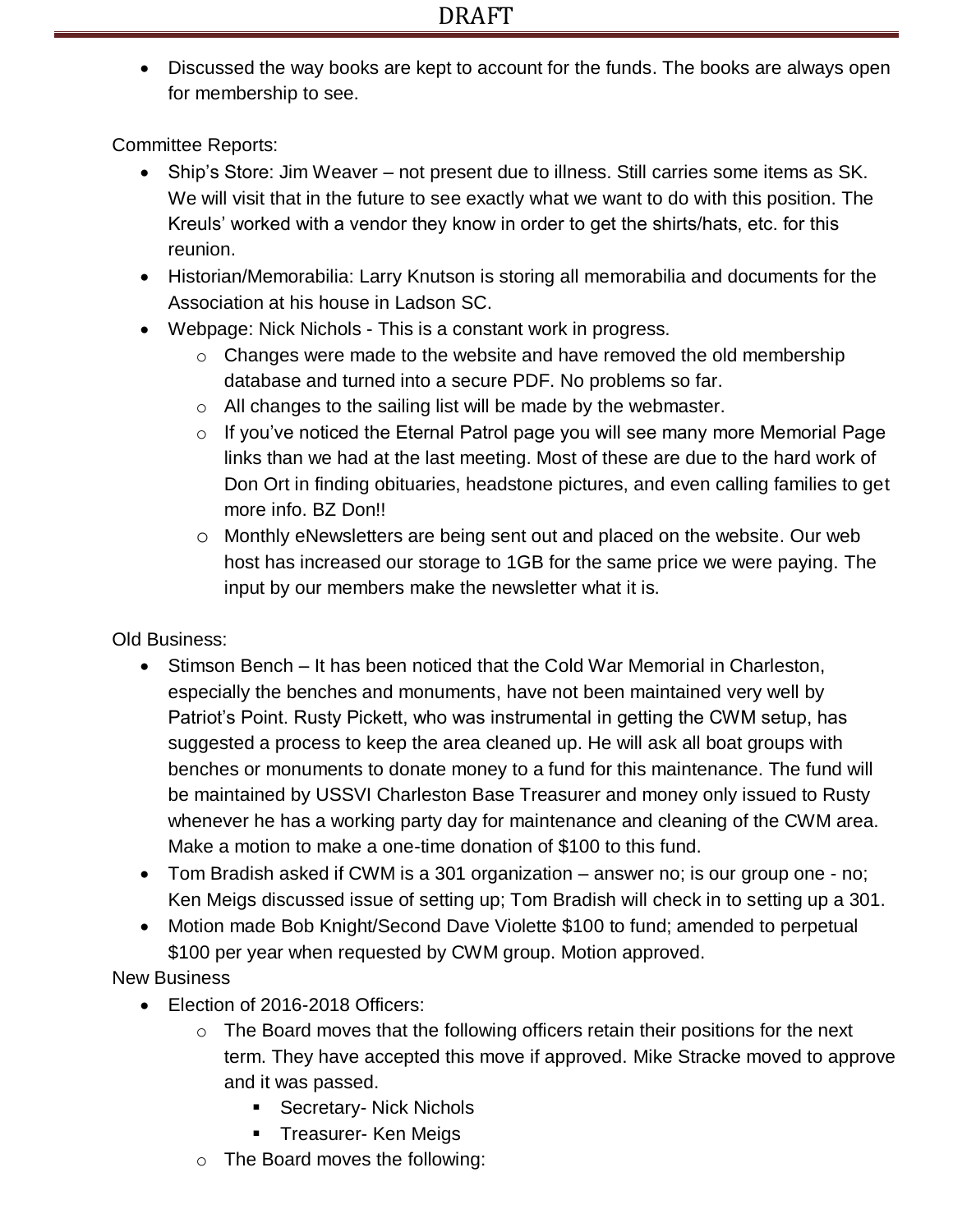- The board moves Tom Krauser, current Vice-President, be elected the Association President. Tom has accepted this move if approved. Chuck Hladik motioned/Steve Novic seconded. Passed
- o Since there were no names entered for the Vice-President position, the Board will take nominations from the floor:
	- Steve Novic volunteered elected new VP

Ray Kreul passed the baton to Tom Krauser as new President.

- The Board moves to provide the St. Mary's Submarine Museum with a donation of \$2000 dollars. Tom Lawson seconded. Passed
	- o Question was asked on what recognition the Association receives from the museum.
	- $\circ$  By donating to the museum we are guaranteed a location to house all our Stimson memories when the Association disbands.
- Bylaw Revision/s (list bylaw revisions, if any)
	- o ARTICLE I.VI.a: "Dues" **PASSED**
		- **Current:** 
			- Dues are not mandatory. A \$10.00 dues request shall be made at each reunion (approximately every two years) to assist in covering Association expenses defined below. Surviving spouses/families are exempt from this provision. At any time, a member may make a one-time payment of \$100.00 for Lifetime Membership. Special recognition and a separate roster of all Lifetime Members shall be established and maintained by the Secretary and posted on the Web Site by the Web Master. At the conclusion of each reunion, after all current reunion expenses have been met, the Association may retain up to \$5000.00 in the General Operating Fund. This amount may be supplemented by dues income during the following reunion cycle. The Treasurer shall provide the Board of Directors with financial statement within ninety days following a reunion as specified in Article II below, and the board shall determine the disposition of funds, if any, in excess of \$5000.00.

Change to read:

- Current:
	- **Dues are not mandatory. A \$10.00 dues request shall be made at each reunion (approximately every two years) to assist in covering Association expenses defined below. Surviving spouses/families are exempt from this provision. At any time, a member may make a one-time payment of \$100.00 for Lifetime Membership. Special recognition and a separate roster of all Lifetime Members shall be established and maintained by the Secretary and posted on the Web Site by the Web Master. At the conclusion of each reunion, after all**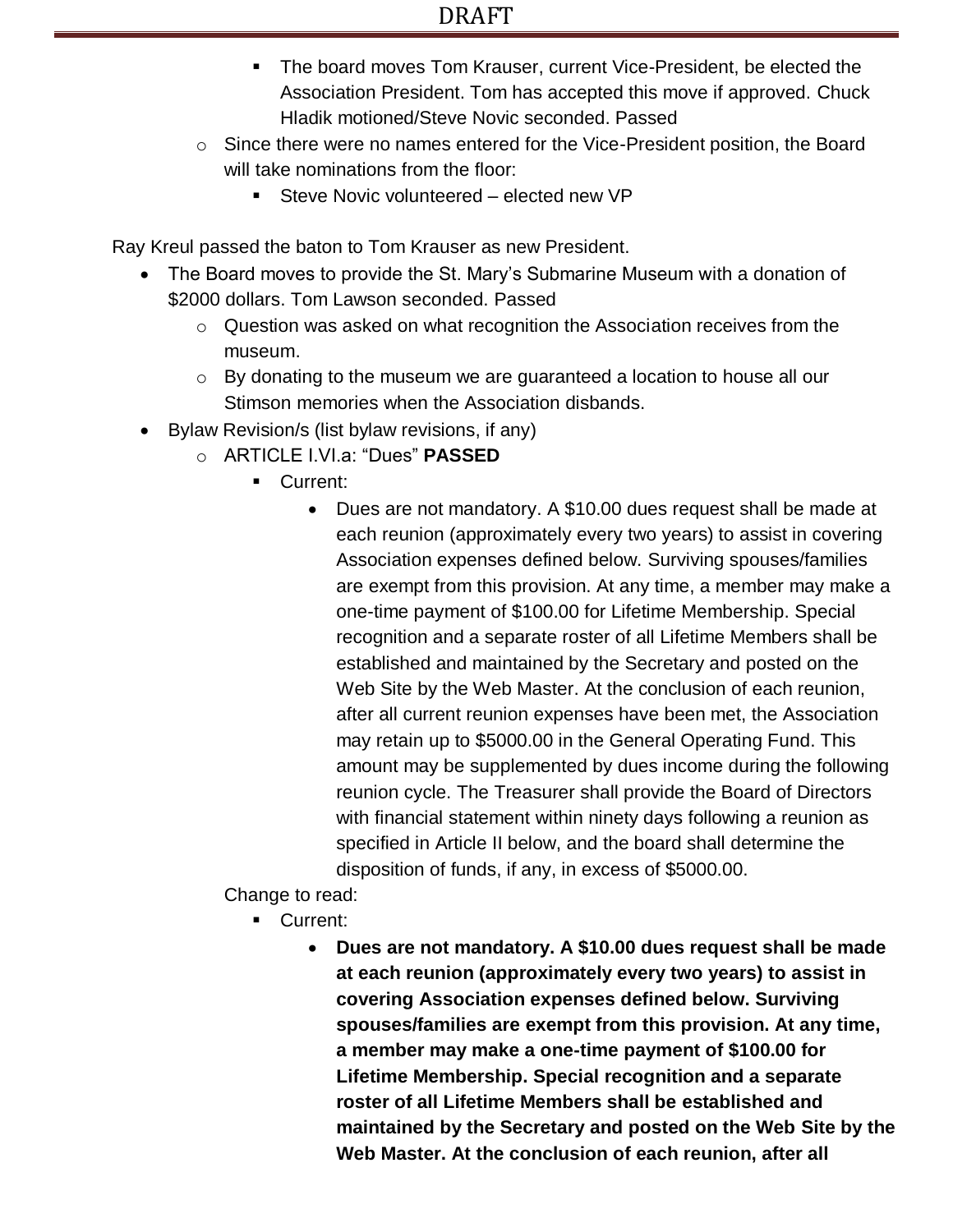### DRAFT

**current reunion expenses have been met, the Association may retain up to \$10,000 in the General Operating Fund, \$5,000 in the Charitable Fund and \$3000 in the Reunion Fund. This amount may be supplemented by dues income during the following reunion cycle. The Treasurer shall provide the Board of Directors with financial statement within ninety days following a reunion as specified in Article II below, and the board shall determine the disposition of funds, if any, in excess of amounts set out above.**

- o ARTICLE I.VI.b.1: "Dues" **PASSED**
	- **Current:** 
		- Up to \$5,000.00 shall be transferred to the General Operating Fund of the Association.

#### Change to read:

- **Dues up to \$10,000 for the General Operating Fund, \$5,000 for the Charitable Fund and \$3000 for the Reunion Fund shall be transferred to the appropriate fund.**
- o ARTICLE I.VI.c.1.a: "Dues" **PASSED**
	- **Current:** 
		- **EXTE:** Life membership dues collected shall be set aside as a Charity Fund.

### Change to read:

- **Life membership dues collected shall be set aside as 100% to the Charity Fund.**
- .
- o ARTICLE III.I.a.1. "Election of Officers" **PASSED**
	- **Current:** 
		- At least 90 days before the next Reunion Business Meeting, the President will appoint a Nominating Committee of 3 members to select a slate of Officers for the next election.

### Change to read:

 **At least 90 days before the next Reunion Business Meeting, the President will appoint a Nominating Committee of 3 members to select a slate of Officers for the next election. If he is unable to locate 3 members to be the Nominating Committee, he will inform the Board. At that point, the Board will become the Nominating Committee for that Election Cycle.**

New appointments:

Chaplain: Jake Morris, LT G 66-69 from CA